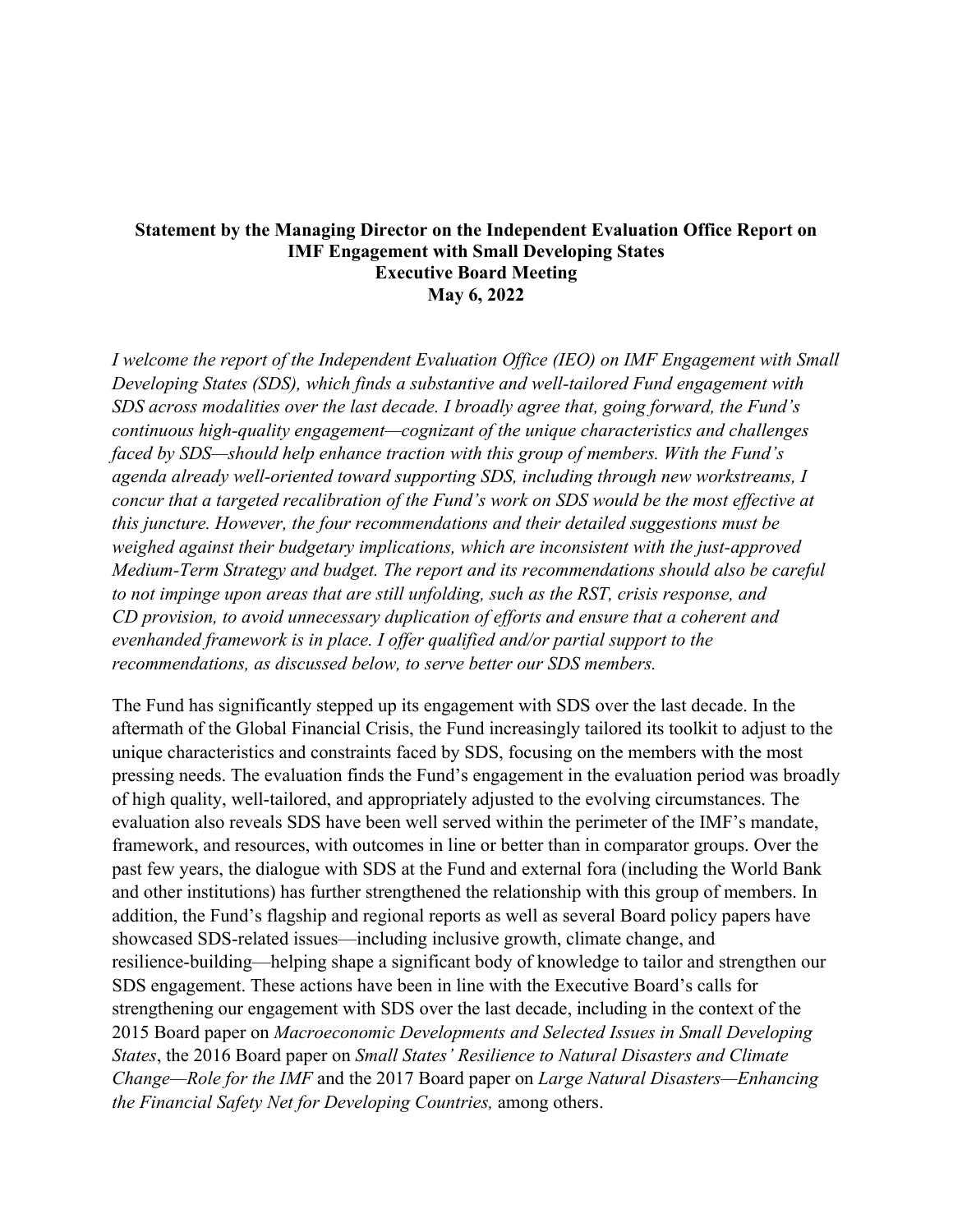With Fund engagement with SDS already strong and clearly on the right track, I concur with the evaluation that a major overhaul is not needed. There are several new workstreams that have already been launched, many of which are aligned with the special challenges of SDS. These include the RST, the Climate Change Strategy, the FSAP Review, and various Management Implementation Plans (MIPs) in response to IEO recommendations that have recently received Board endorsement. A targeted recalibration of the Fund's overall engagement approach would indeed be the most effective. Thus, I partially support **Recommendation 1—**particularly to refresh the SDS Guidance Note (SGN) and continue enhancing the coordination mechanisms—albeit with qualifications to remain cost-effective. While I agree with the need to strengthen the focus and traction of Surveillance and Capacity Development (CD), I can only partially support, with qualifications, **Recommendation 2.** I offer qualifications given that surveillance and its related toolkits must remain consistent with the Fund's policy frameworks and evenhandedness requirements. Budget constraints and the high-cost implications of this recommendation also play a role to my partial support, including in the current global environment, where the need for engagement on emerging (e.g., digital money) or unexpected issues (e.g., global tensions) also requires flexibility in prioritization of Fund resources.

I can partially support **Recommendation 3,** and with qualifications. I agree that there is room for exploring how UCT-quality Fund-supported programs may be better tailored to SDS, including by further accounting for growth and resilience objectives. I also consider it important that the [newly approved] Resilience and Sustainability Trust (RST) addresses the needs of all eligible members, including SDS. This said, the specific recommendation is somewhat premature as the Trust is yet to be operationalized. I would note that staff has designed the RST with SDS as a key potential eligible group; eligible SDS members facing longer-term structural challenges could qualify for RST financing to help address such challenges and make significant progress toward strengthening their prospective balance of payments (BOP). For this objective to be met, it would be particularly important for SDS members to be able and willing to undertake sometimes difficult reforms to address their macroeconomic vulnerabilities in the context of UCT-quality programs. I do not consider that raising access limits for emergency financing (EF) is the right approach to help members deal with large BOP needs over the longer-term—even those emerging recurrently from climate and weather-related disasters. For urgent BOP needs, the Large Natural Disaster Windows of the RCF and RFI already provide higher access limits than other EF windows, which were recently raised; moreover, EF is meant to have a catalytic effect, not to fill emerging BOP gaps in full.

Finally, I partially support, with qualifications, **Recommendation 4** to adopt further HR management and budgetary commitments to increase the continuity and impact of staff's engagement with SDS. While I restate my commitment to strongly support engagement with SDS in line with their special needs, several of the specific proposals can be addressed through various self-reinforcing measures already contained in the *MIP on the Board Endorsed Recommendations Categorization of Open Actions*, while others lack cost-effectiveness and may lead to unintended adverse consequences, including for staffing of others with macro-critical needs, such as fragile states (Table 1).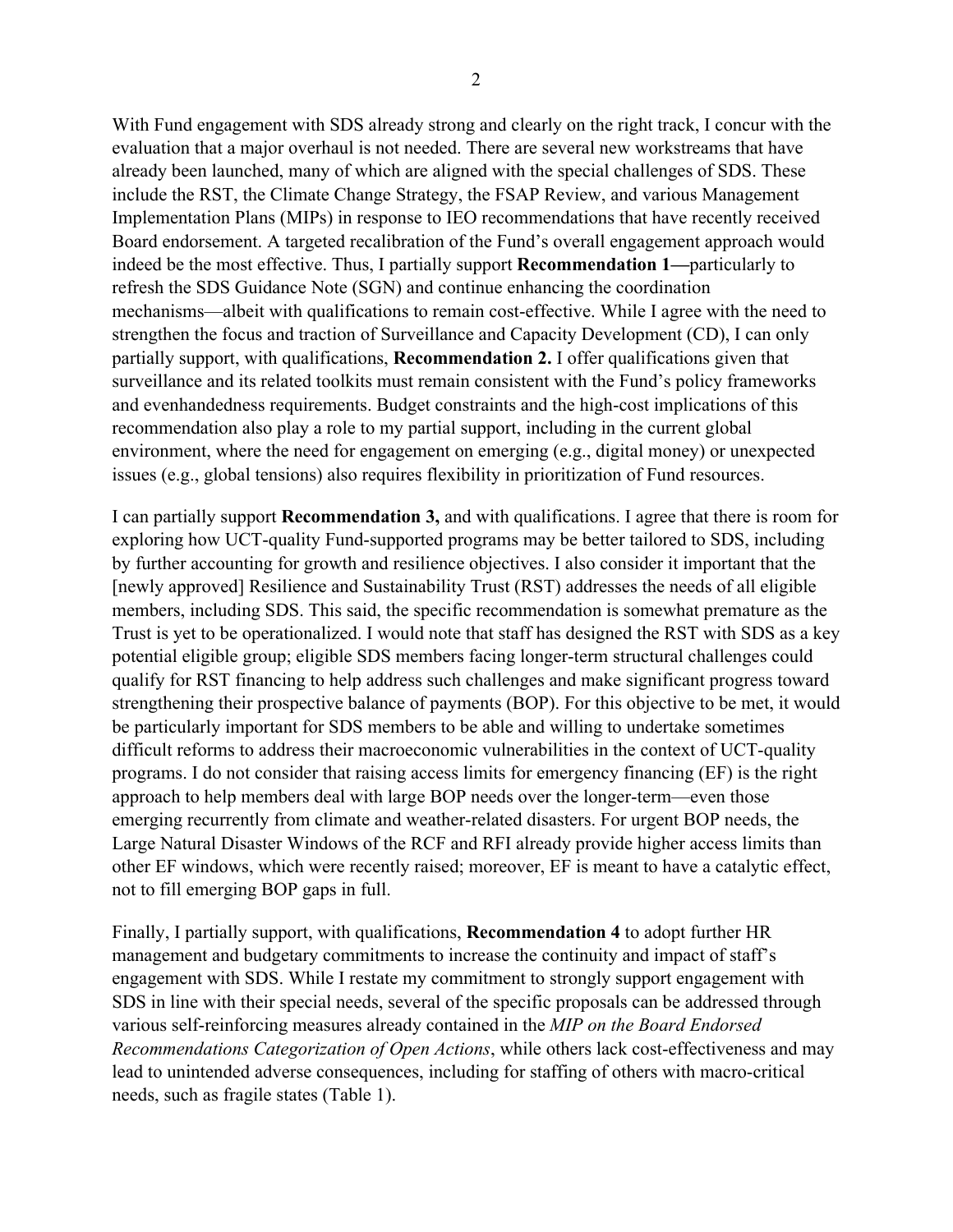I provide below my detailed responses to each of the four recommendations in the evaluation. Prior to that, I would like to emphasize my agreement with the spirit of the recommendations made by the IEO, and the Fund's institutional commitment to SDS. In offering qualifications to these proposals, I seek to strike the right balance between meeting the valuable objective of enhancing engagement with SDS while keeping a strategic and comprehensive view, and fully leveraging our toolkits, structures and workstreams to avoid costly overlaps and duplications. I firmly believe in the importance of providing the needed time for key reforms that are at the core of the IMF's efforts to deliver needed support to its members; this includes the approval and implementation of the RST, the Climate Change Strategy, the FSAP Review, and recently endorsed MIPs, which already address several of the recommendations made by the IEO in this evaluation. I am also mindful of the fact that these recommendations carry substantial budgetary costs, while some of the proposals made to lower net costs (e.g., the use of regional or cluster approaches of CMAPs or FSSAs/FSAPs) are complex and are unlikely to generate the large savings suggested by the IEO; others, such as the higher use of virtual missions to offset the cost of more junior local staff, may have adverse consequences for the quality of engagement and the traction of our advice.

I would also remark that both Management and staff greatly appreciate the IEO's efforts and recommendations. In answering the Board's call for stronger engagement with SDS, I remain deeply committed to working constructively with the IEO, to learn meaningful lessons from its recommendations and implement them to further enhance the Fund's operations, frameworks, and results. In this context, I look forward to future evaluations that rely somewhat less heavily on perception-based surveys and interviews to substantiate recommendations, and to follow more closely the Board-endorsed recommendations in the 2018 Third External Evaluation of the IEO, which stressed the need to deliver shorter and sharper reports with parsimonious, concrete, and measurable recommendations. If the IEO continues to include assessments of implications for enterprise risk in its reports, it would be important that such assessments are based on a sound methodology, clear qualification criteria for risks, and systematically applied rating scales. Following Board guidance,<sup>1</sup> staff is working on developing a framework for assessing risks from slippages in implementing IEO recommendations and ways to anchor it to the forthcoming institutional Enterprise Risk Management (ERM) framework. Joint efforts in all these areas should help us to continue to leverage IEO evaluations for the purpose of fostering change and continued improvement in the Fund.

## **Response to IEO Recommendations**

**Recommendation 1. The Fund should pursue a targeted recalibration of its overall approach for engagement with SDS to strengthen the value added and impact of its work.** 

<sup>1</sup> SU/21/139 of September 24, 2021.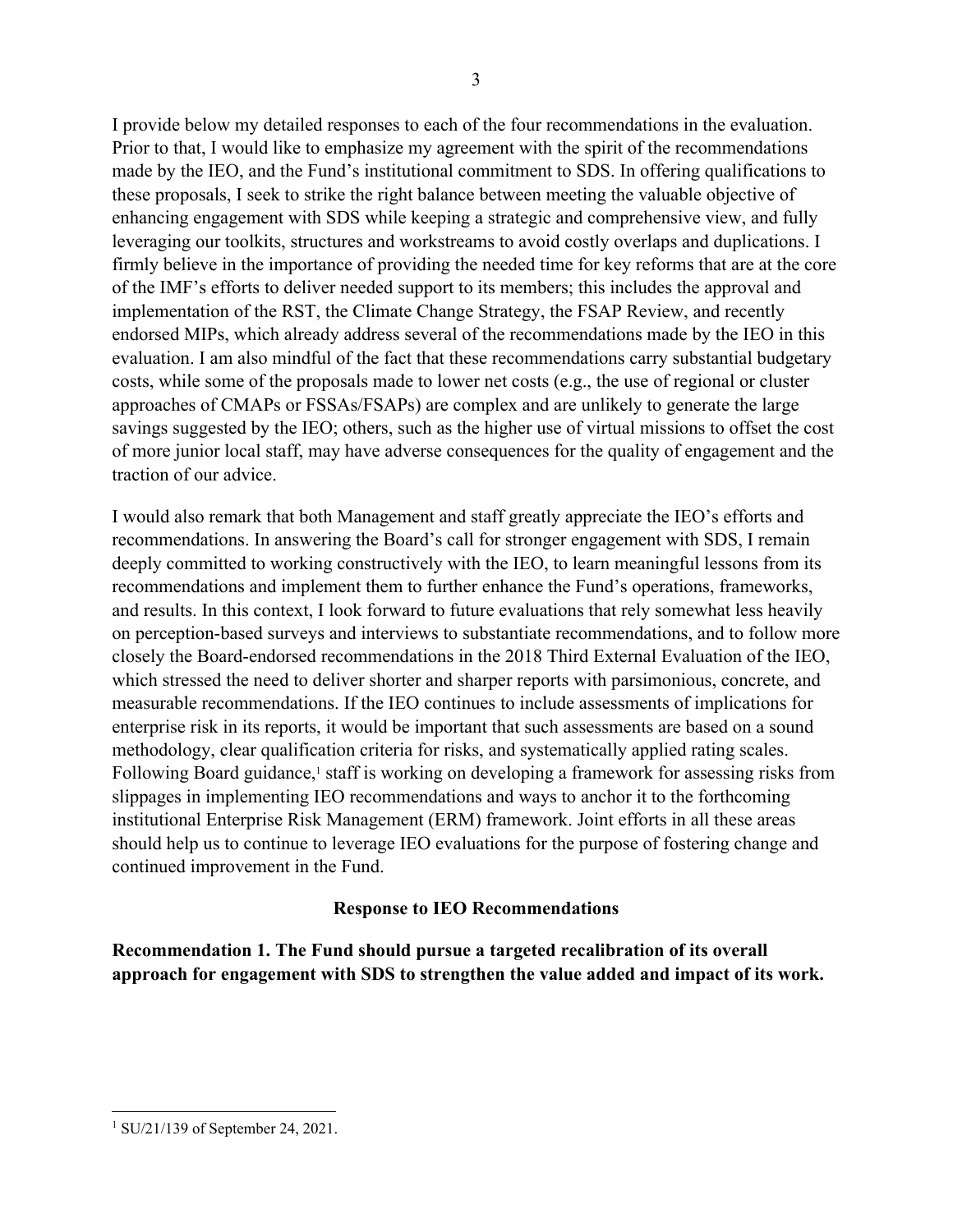#### *Summary of Detailed Recommendations:*

- *Update the SDS Staff Guidance Note (SGN) including : (i) guidance on integrating surveillance, lending, and CD work in SDS work, including by making use of the Climate Macroeconomic Assessment Program (CMAP) and the RST; (ii) application of Article IV (AIV) surveillance requirements and diagnostic tools for SDS; (iii) consideration of how to bring Fund-wide skills and expertise to address SDS challenges, including approaches for to further involve functional departments (FD) in SDS work; (iv) advise on how best to coordinate with partner institutions; and (v) advice on how to foster strong and continuous relations with SDS.*
- *Coordination Mechanisms could include: (i) tasking the staff-level interdepartmental SDS working group (SDS-WG) with a mandate to oversee SDS work at the Fund, update the SGN refresh and oversee this evaluation's MIP implementation; (ii) requiring the SDS-WG to continue reporting regularly to management and the Board working group,, as well as external partners, on SDS; (iii) tasking the SDS-WG to monitor the implementation of an SDS-focused research workstream on cross-cutting issues and continue to oversee knowledge-sharing; (iv) committing the SDS-WG to conduct a staff review of IMF engagement with SDS within five years, taking account of experience with implementation of the refreshed SGN and other steps taken under the MIP to strengthen Fund engagement with SDS.*

### **I partially support this recommendation with qualifications.**

I welcome the recommendation to update the Staff Guidance Note (SGN) on the Fund's Engagement with SDS, which was last updated in 2017. While the core issues and the GROWTH approach of the note remain relevant, the guidance will be refreshed for the current global context and evolving macro-critical priorities. The update will provide a natural vehicle to make several of the recommendations in the evaluation actionable and help energize internal coordination structures and dissemination of SDS knowledge. The SGN should help staff plan on priorities that guide effective engagement with SDS. This said, given SDS heterogeneity and broad resource and trade-off considerations, actual staffing decisions require flexibility and would be best left to relevant departments.

I concur on the need to foster strong collaboration with external partners; as this is being further mainstreamed for the World Bank Group in the recent MIP on Bank-Fund Collaboration and other workstreams (e.g., climate), the SGN would be aligned to such superseding frameworks, while respecting the voluntary nature of inter-institutional collaboration with other partners. I note, however, that the cost considerations of these recommendations, including of the SGN update, are non-trivial and are not envisaged in the Medium-Term Budget.

I agree, with some qualifications, with the proposals on internal coordination mechanisms, even if I do not concur with the view in the evaluation that internal coordination mechanisms have been uneven and dependent on key individuals. In particular, the staff's SDS Working Group (SDS-WG) will be closely involved in the refresh of the SGN, the MIP's preparation, and its follow up. The SGN update will provide an opportunity to further integrate members from Functional Departments, particularly those dedicated to CD provision, into the SDS-WG.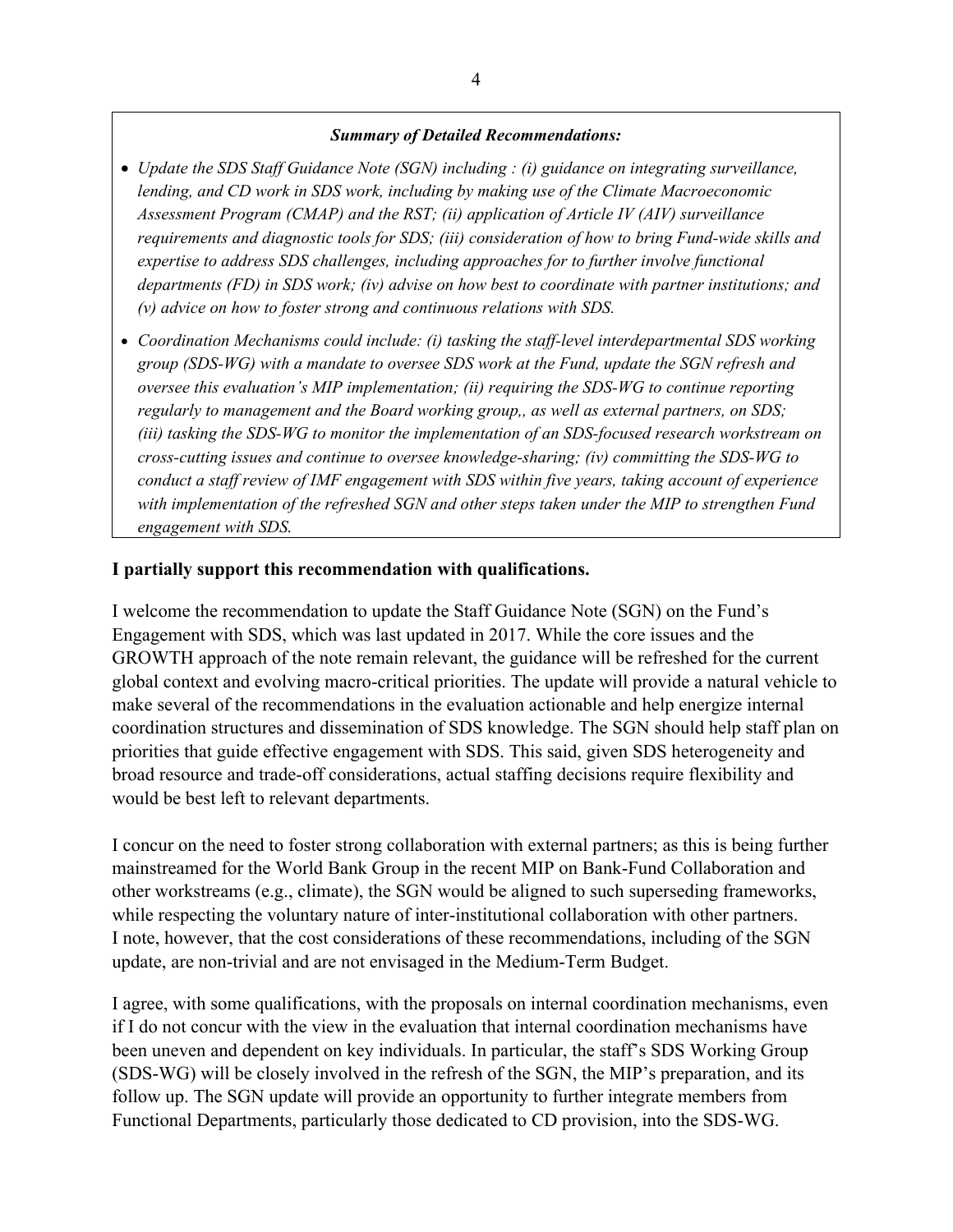The SDS-WG will also continue to engage with the Board and external partners, prepare the bi-monthly brief for Management on recent SDS developments, and maintain its coordinating role on knowledge sharing and fostering the SDS-focused analytical agenda.

I do not agree with the proposed five-year review. This proposal seems duplicative given other regular evaluations and reviews that take place for surveillance (e.g., Interim Surveillance Review, Comprehensive Surveillance Review), lending (e.g., Review of Conditionality, Review of LICs Facilities), and CD. There are also new, expected regular reviews (e.g., RST Implementation) and the Periodic Monitoring Reports (PMRs) on actions in MIPs by the OIA, and follow-up evaluations by the IEO itself (e.g., Bank-Fund Collaboration review in three years). These already-planned and provisioned-for reviews can better link SDS engagement to the overall Fund strategy and will allow the Board to consider trade-offs, including vis-à-vis other members and priorities.

# **Recommendation 2. Steps should be taken at the operational level to enhance the focus and traction of the IMF work on SDS in the areas of surveillance, policy advice, and CD.**

## *Summary of Detailed Recommendations:*

- *Provide selective attention to current/emerging SDS issues that are macro critical, i.e., including those viewed macro-critical by authorities.*
- *Apply diagnostic tools consistent with SDS circumstances, including by: (i) further streamlining the application of data-demanding diagnostic tools including debt sustainability analysis (DSAs) and the EBA-lite, by better leveraging built-in flexibility, in recognition of their circumstances and constraints, and (ii) increasing access to CMAPs, FSAPs, and FSSRs, for instance by exploring cluster or regional approaches.*
- *Preparing tailored strategy engagement notes for non-FCS SDS, possibly on a pilot basis.*
- *Place greater attention to SDS' institutional capacity constraints and political economy circumstances in providing CD support, by (i) applying ex-ante assessments of institutional capacity and ownership to CD deployment; (ii) linking allocation and provision of CD including to implementation and ownership; (iii) as it evolves, using Resource Budget Management (RBM) to increase transparency on CD progress; (iv) increasing hybrid CD presence; and (v) deepening CD coordination with external partners.*

### **I partially support this recommendation with qualifications.**

I endorse the view that surveillance and CD for SDS can—and should—be strongly tailored for SDS. The updated SGN will provide a natural vehicle to update the GROWTh approach based on evolving macro-critical challenges faced by SDS. This said, the coverage for Article IV Consultations would be guided by the Integrated Surveillance Decision, implying that core areas (exchange rate, fiscal, financial, and monetary policies) would be prioritized, and other areas included to the extent that they are assessed to be macro-critical on a case-by-case basis.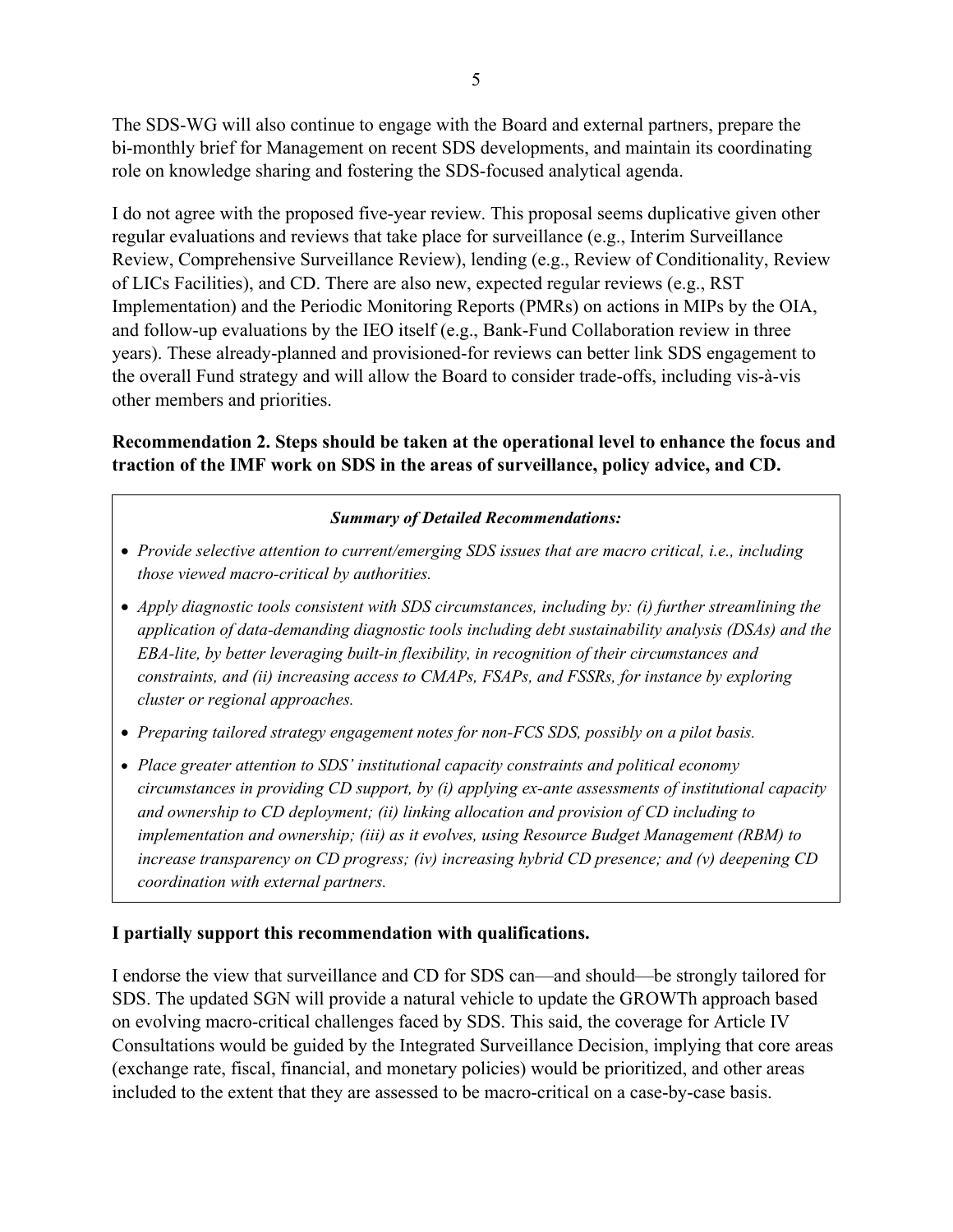The recommendation to develop tailored "Strategy Engagement Notes" would be costly. Country engagement strategies are already expected to be rolled out in the context of the Strategy for Fragile and Conflicted States (FCS), benefitting those SDS that are also FCS (i.e., 10 out of 34 SDS). In this vein, I see a case for additional Strategy Notes to be rolled out to SDS that are not FCS only on an as-needed basis.

I endorse the view that country teams could better leverage the built-in flexibility in core surveillance tools, such as the DSAs and the EBA-lite, to tailor more to SDS constraints. This is best achieved by strengthening guidance—including through the planned SGN refresh—on how to tailor to the characteristics and constraints of SDS. However, there is limited scope to streamline requirements for SDS for even-handedness reasons. Moreover, these assessments remain key to surveillance, given core mandates, Board-endorsed requirements at the time of the 2021 Comprehensive Surveillance Review (CSR), as well as lending. Data requirements for the DSA cover standard data from teams' macroeconomic projections and similarly for EBA-lite models. Moreover, the LIC DSF is jointly produced with the World Bank, and hence not entirely under the control of the Fund. Nevertheless, strengthening the technical support to country teams on these tools would be important in dealing with the constraints and challenges facing SDS.

The recommendation to expand FSAPs/FSSRs and CMAPs to SDS faces important resource constraints. I also note the voluntary nature of these CD activities, which rely strongly on members' request for assistance. FSAPs/FSSRs are often jointly conducted with the World Bank, so their expansion is not entirely at the Fund's discretion. Other structural issues also preclude a large deployment of these programs to SDS, even on a cluster or regional basis (e.g., regional FSAP's jurisdictional considerations). That said, the updated SGN is expected to provide guidance on integration of CD and surveillance and so it would lay out circumstances when CD should be identified as priority for SDS. With respect to issues related to climate change and resilience-building, these are expected to be addressed in expanded Article IV Consultations, building from Fund's CMAPs, the World Bank's CCDRs, and climate DSA modules, within the contours provided for in the Climate Strategy, and provisions in the Medium-Term Budget. The updated SGN would be in line with this guidance.

I concur with the need to attend challenges on CD but note that many of the issues raised are also common to non-SDS. To avoid a piecemeal approach that could be duplicative and costly, I recommend revisiting these issues in the IEO's forthcoming CD evaluation, which we expect will provide recommendations to encompass the gaps identified in SDS. This would include considerations on the merits of on-the-ground versus virtual missions (which often entail a loss in quality and traction for SDS) or meaningful approaches to better guide CD allocation.

## **Recommendation 3. The IMF should consider how to use its lending framework in ways that better address the needs and vulnerabilities of SDS***.*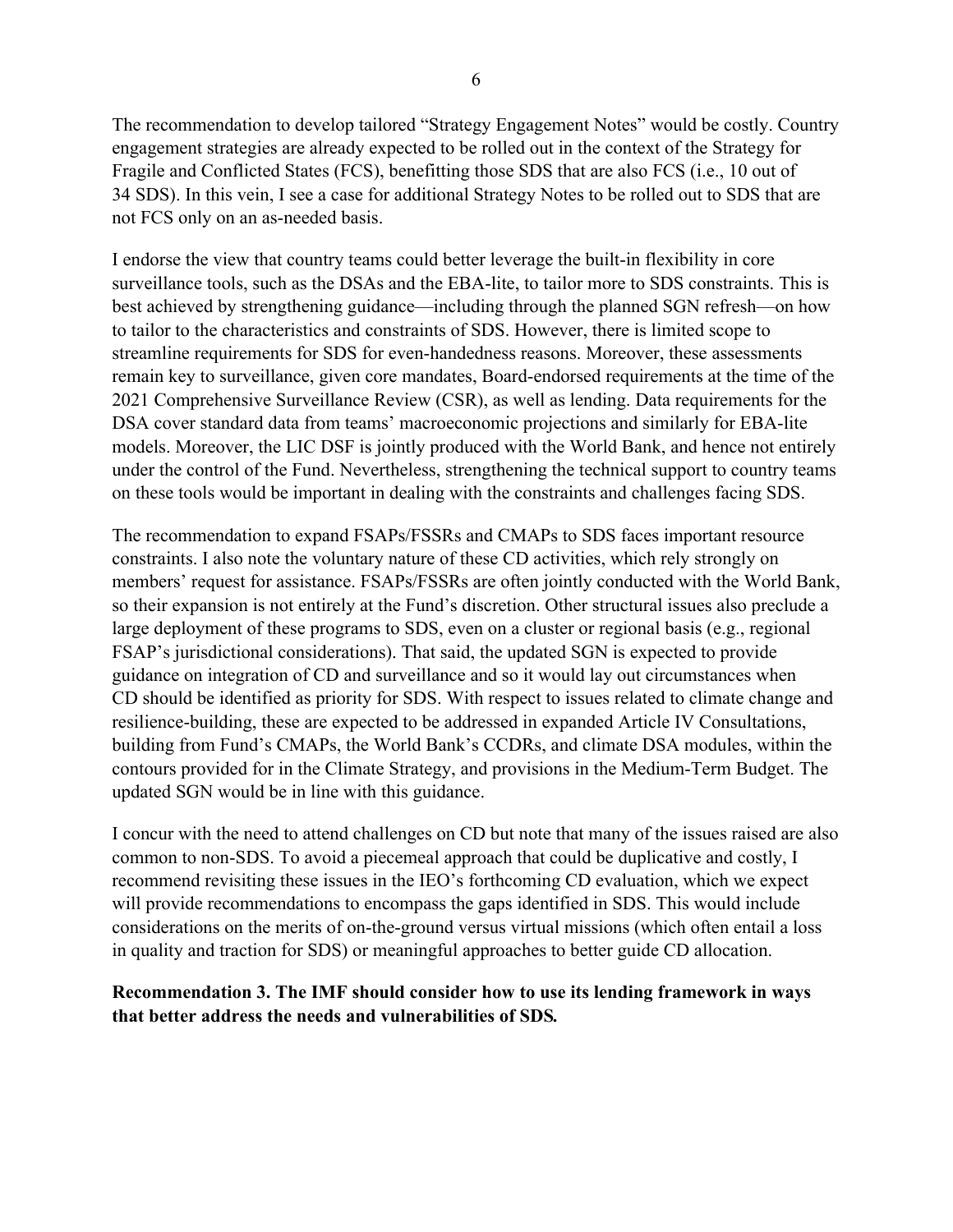#### *Summary of Detailed Recommendations:*

- *Greater focus of growth and resilience outcomes in UCT-quality programs with SDS, drawing from external expertise and building on commitments included in the MIP on growth and adjustment in Fund-supported programs (IEO 2022).*
- *Implementing the RST taking into account SDS needs and constraints. This would entail (i) exploiting the use of CMAPs, and (ii) ensuring that the requirement to pair the RST with a UCTquality program does not deter SDS use and lowering the administrative burden of UCT-quality programs by, for example, providing ground support.*
- *Raising access limits under for Emergency Financing (EF) instruments for dealing with large natural disasters (LNDs) for countries with robust macroeconomic frameworks and governance standards.*

#### **I partially support this recommendation with qualifications.**

I support the recommendation to seek greater focus on growth and resilience outcomes in the context of UCT-quality programs with SDS. The recent *MIP on Growth and Adjustment in IMF-Supported Programs* already provides several actions for improving growth considerations in IMF-supported programs. The refreshed SGN would further elaborate on the appropriate tailoring of program design for SDS, building on the existing GROWTh framework. The new SGN would provide guidance to identify relevant, macro-critical drivers of external sustainability (such as climate change) and related solutions to help address external imbalances to guide program design and conditionality. The SGN would also provide guidance to teams on collaboration with other development partners, based on existing frameworks.

Regarding the recommendation on the RST, while I fully endorse its spirit, I see no need for further action at this time beyond implementing the framework just endorsed by the Board. The RST has been already designed to address the challenges and recommendations provided by the IEO. The proposed design articulates that policy priorities and conditionality will need to assess the technical capacity of potential borrowers. Thus, we need to allow operations to begin, gain meaningful experience, and then build on the design, based on lessons learned from the experience. For this, the RST already calls for a review in three years, or sooner if warranted, to course correct as needed based on experience. I agree that available CMAPs (and other relevant diagnostics) should be well-articulated in UCT-programs with climate-vulnerable SDS.

Regarding the second point in the recommendation, I observe that the RST design and broader efforts to enhance focus on growth and resilience in UCT-quality programs should support tailoring. At the same time, I do not agree that there is a high administrative burden of requesting Fund lending; I missed quantitative evidence that such administrative burden is higher at the Fund than in other IFIs, and stress that the Fund is relatively agile and focused on its lending activities, which often have a narrower footprint than that of other development partners. At the same time, I recognize that many members, including SDS, also need to balance this streamlined approach with strong implementation support, including on the ground. To this end, the RST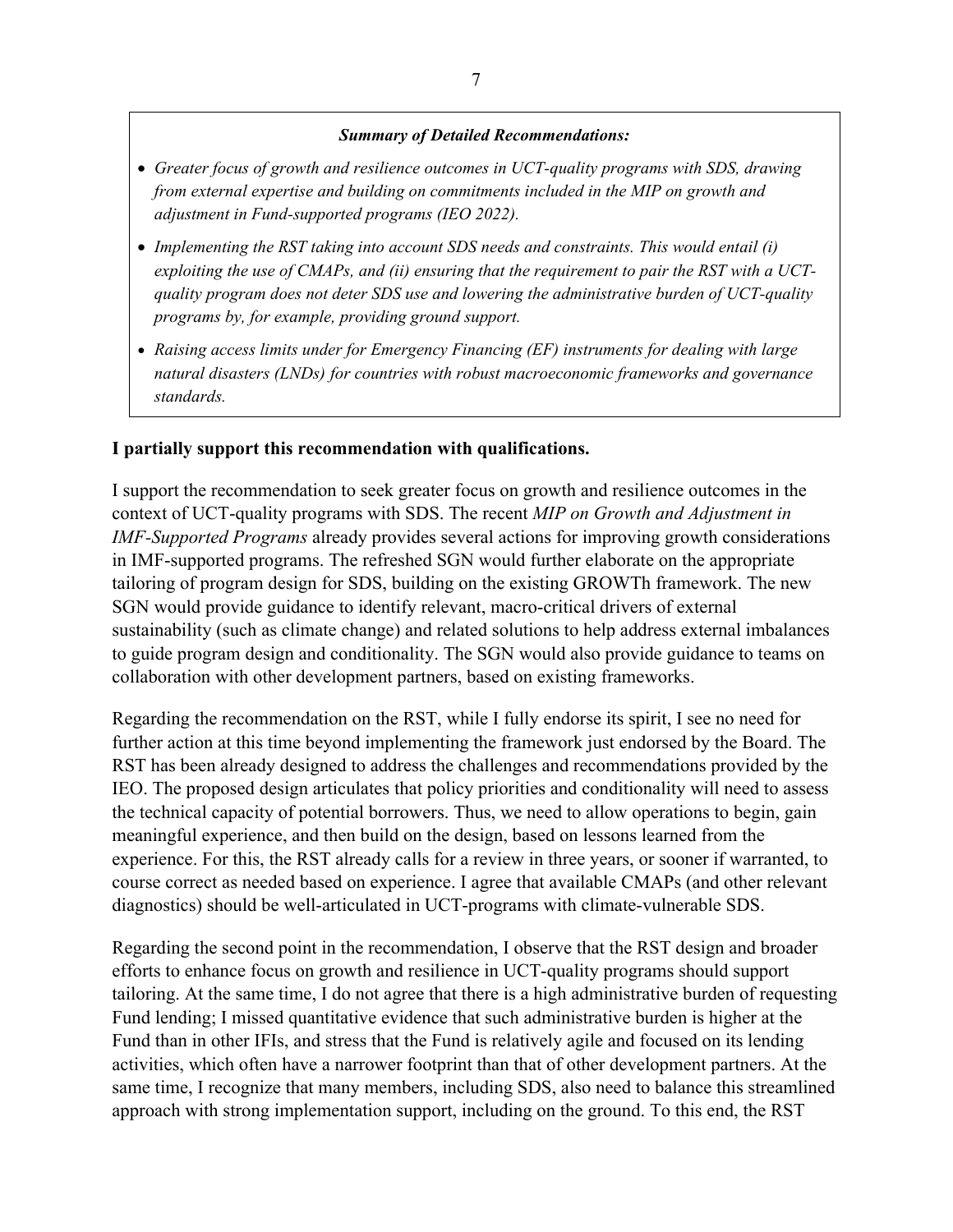design already envisages leveraging the synergies between the Fund's surveillance, lending, and CD to help in the design and implementation of the RST reform measures. Fund CD with a medium-term programmatic approach can play an important role in supporting RST reforms. More generally, linking RST financing and a UCT-quality program is key to provide needed safeguards and address underlying macroeconomic imbalances in eligible members. It is encouraging that the evaluation shows that when SDS request Fund-supported programs, these tend to be completed at a more successful rate than for non-SDS; this bodes well for SDS with ownership and political will to engage in a Fund-supported program.

I do not support the proposal to raise access limits for EF. The IMF recognizes the challenges many SDS face due to frequent and relatively stronger shocks, including from natural disasters; moreover, these challenges may worsen in the future due to climate change. The IMF's work and that of many other expert institutions concludes that the sustainable response to deal with these challenges is a fundamental shift in how countries prepare for shocks and build resilience, and transition to structurally sound frameworks. Raising EF access risks disincentivizing countries from seeking UCT-quality programs that may be more appropriate to encourage this structural transformation and resilience-building that would help members better deal with such shocks. Moreover, when considering the member's total financing needs, it is important to keep in mind that Fund financing is expected to play a catalytic role. I would also add that EF access limits play a key safeguard role inherent to Fund financing without ex-post conditionality. Of course, *emergency* situations caused by natural disasters triggering short-term BOP needs that can be resolved without the need for major policy adjustments are still expected to occur, and EF should help support them, in line with Fund policy; access limits of the Large Natural Disaster (LND) Window were recently increased with this in mind.

# **Recommendation 4. The IMF should adopt further HR management and budgetary commitments to increase continuity and impact of staff's engagement with SDS***.*

### *Summary of Detailed Recommendations:*

- *Commitment to reduce SDS MC turnover and avoid gaps in assignments.*
- *Stronger incentives to work in SDS.*
- *Limiting use of co-desk assignments except when both positions are in the same division.*
- *Encouraging greater use of functional department staff.*
- *Limiting the use of other departmental staff to fill mission teams.*
- *Increased use of research assistants (RAs) and research officers (ROs) to gather data.*
- *Depending on experience over the next two years in strengthening incentives to work on SDS, consider adding SDS experience to the promotion-eligible requirement list in the new career framework for fungible macroeconomists.*
- *Expand the number of macroeconomists in regional offices and RCDCs.*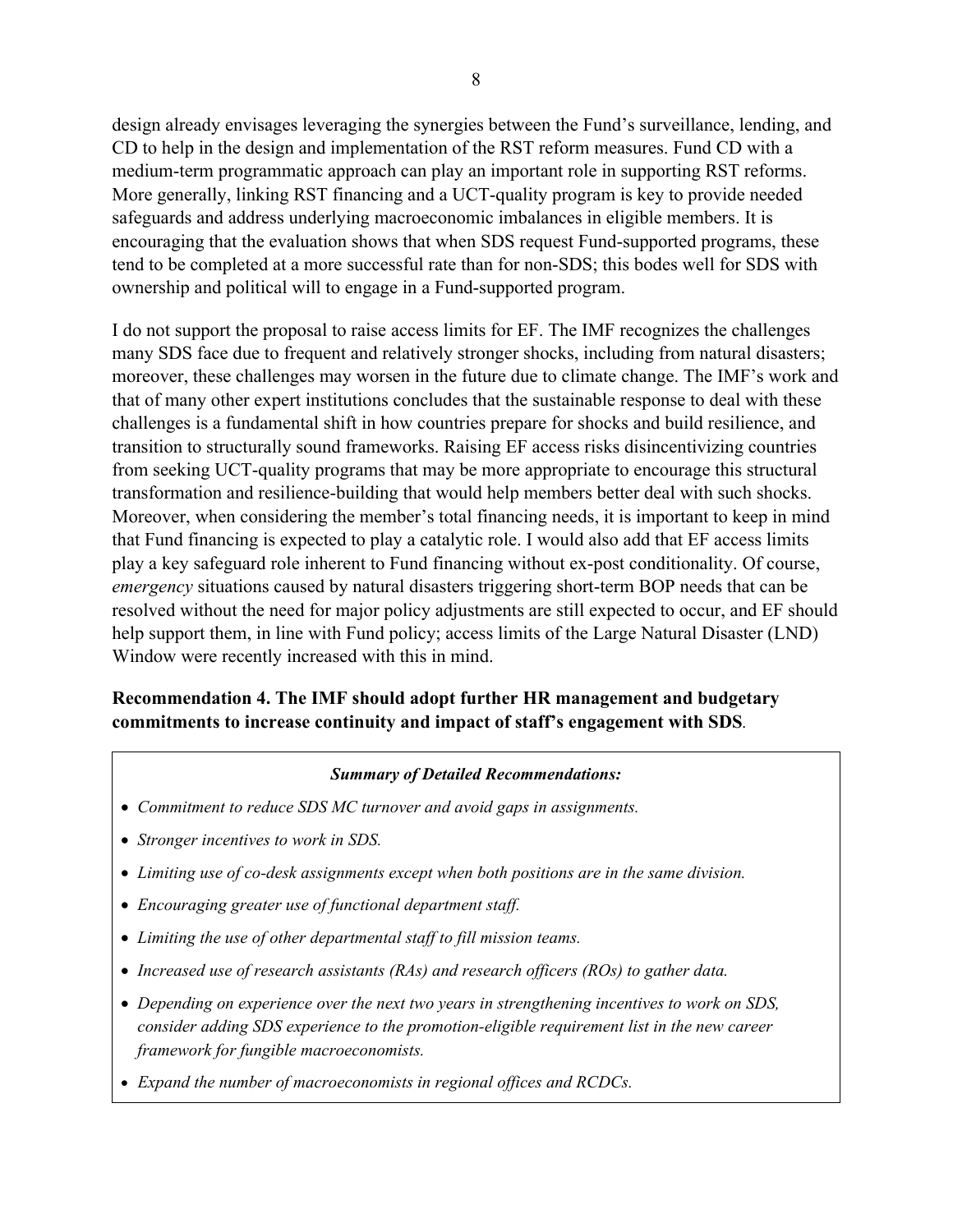### **I partially support this recommendation with qualifications.**

I agree with the principle of this recommendation and see the call for continuous and adequate staffing of SDS teams as important. That said, I find the evaluation provides evidence that notwithstanding the small size and low spillover risks, SDS were increasingly better served by the Fund over the last decade, with SDS concerns more clearly identified and efforts made to find solutions, as evidenced by the growing body of high-quality research on SDS-specific issues, and the large share of SDS use of CD, among other efforts.

Ensuring appropriate staff turnover and assignment turnover that supports strong and continuous engagement with SDS is a legitimate concern. However, I note that this is also the case for other non-SDS members; given its importance, the issue is being addressed by the *MIP on the Board-Endorsed Recommendations Categorization of Open Actions* that was just endorsed by the Board. The MIP introduces an intermediate goal of 2.7-year median tenure for mission chiefs accompanied by measures to strengthen transparency and accountability, with reporting expected to track SDS as an explicit analytical country group, given its relevance. To avoid multiple overlapping initiatives, this MIP should be allowed to progress before SDS-specific measures are considered. Relevant Key Performance Indicators (KPIs) will be reported and closely monitored, including for SDS as a group.

Regarding the proposal to consider adding SDS to the promotion-eligible requirement list in the new career framework, I can support considering this after the planned two-year review of the implementation of this framework and a full assessment of the measures to increase tenure included in the *MIP on the Board Endorsed Recommendations Categorization of Open Actions*.

It is my view that the choice of increasing field presence and the introduction of specific incentives for staff to work on SDS are best decided by Area Departments (ADs), which face different challenges across regions. These decisions have different implications both for operations (including cost-effectiveness) and for staff's career development; in addition, some of the proposals, such as the limits on the use of co-desk assignments may have adverse unintended consequences. Flexibility to choose modalities of engagement, including potentially fielding larger/more frequent missions instead of increasing junior field presence (as proposed), and/or increasing the share of RAs/ROs, should also be left to ADs. More broadly, ADs should retain flexibility in developing tailored solutions for the members in their region, given the heterogeneity of the group, which precludes providing one size fits all approaches.

#### **Final Remarks**

To conclude, I want to firmly restate my commitment to the evaluation's end objective of supporting SDS. I thank the Executive Board for its commitment to support SDS—this has guided the Fund to secure important gains in its engagement with this group of members over the last decade, while setting it on the right path through a number of important forward-looking initiatives, already in train, that are of high relevance and impact to SDS. I also thank the IEO team for its thorough work and for the guidance provided, which will help us better serve SDS. This is an evolving process, in line with the IMF's ongoing mandate to adjust to member needs.